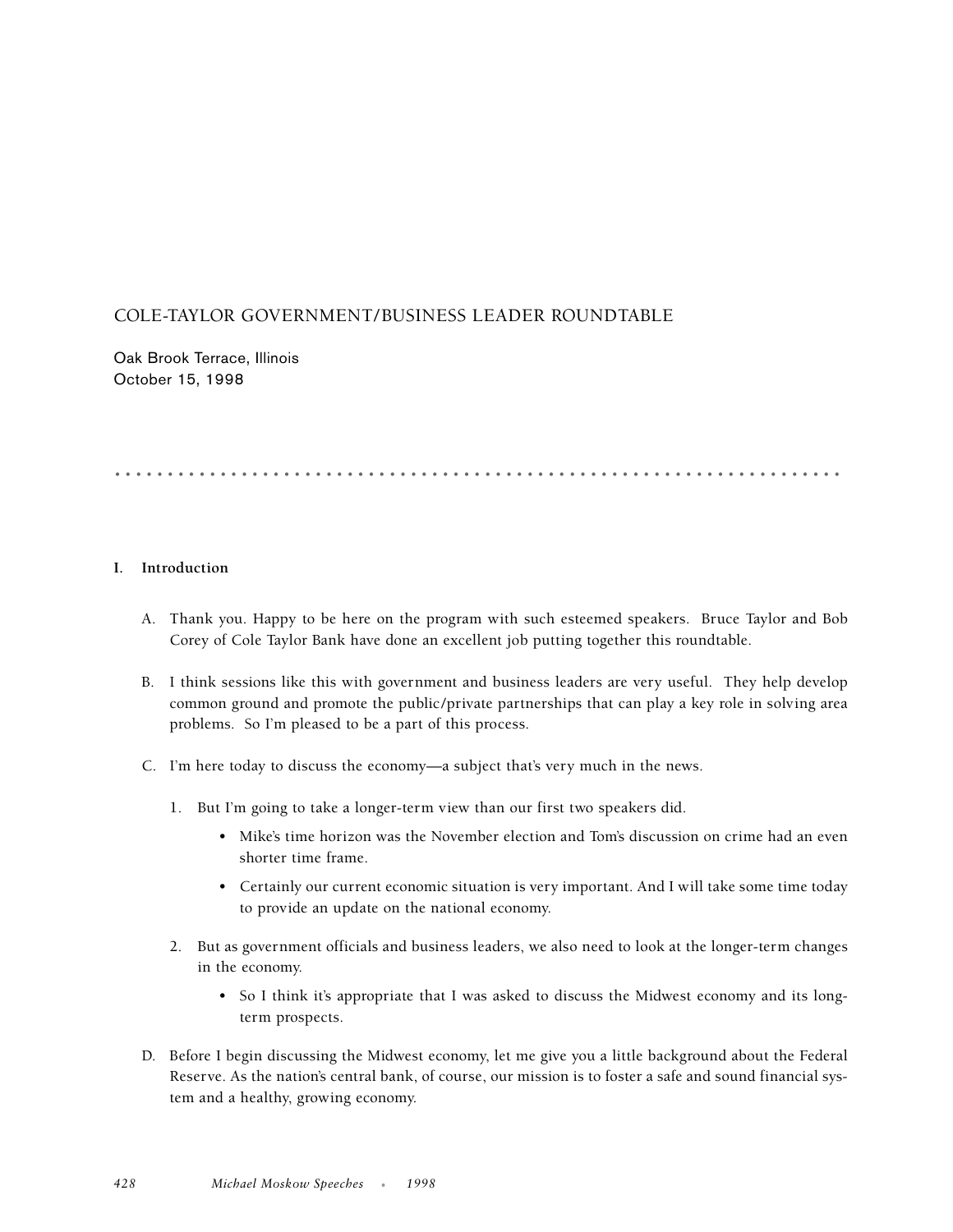- 1. We have three main responsibilities.
	- We formulate monetary policy;
	- we provide financial services to banks and the U.S. government;
	- and we supervise and regulate banks and bank holding companies.
- 2. The Chicago Fed is one of 12 regional Reserve Banks and serves a five-state area consisting of most of Indiana, Illinois, Michigan, Wisconsin, and all of Iowa.
	- We have a head office in Chicago as well as offices in Detroit, Des Moines, Indianapolis, Milwaukee, and Peoria.

### **II. Midwest Economy**

- A. So as a regional institution we have an interest in looking at the longer-term prospects for the Midwest.
	- 1. The basis for my remarks today is a comprehensive study on the regional economy conducted by the Chicago Fed.
	- 2. The goal of the study was to better understand the region's future by studying its past—specifically the Midwest's dramatic comeback since the early 1980s.
- B. How did the Midwest do it? And what can the Midwest do to build on its past success? Well, let me read three quotes that touch on key challenges facing the Midwest.
	- 1. First—Mark Twain—"Everybody talks about the weather, but nobody does anything about it."
	- 2. Second—Horace Greeley—"Go west, young man."
	- 3. And third—Henry Ford on his workers—"Why do they insist on bringing their heads when all I need is their hands and feet?"
- C. You may be asking yourselves what these quotes have to do with the Midwest economy.
	- Actually they deal with three issues that are essential to the future of our region—the weather; migration patterns; and worker skills.
- D. These issues emerged as our researchers looked at the performance of the Midwest economy. In doing so, they refuted a couple of lingering myths.
- E. One myth is that the Midwest was successful because of diversification and de-industrialization.
	- 1. Actually, the source of the Midwest's recovery was its old mainstays basic manufacturing and agriculture.
	- 2. The Midwest is doing the same thing. The region continues to be the nation's manufacturing center as well as its breadbasket.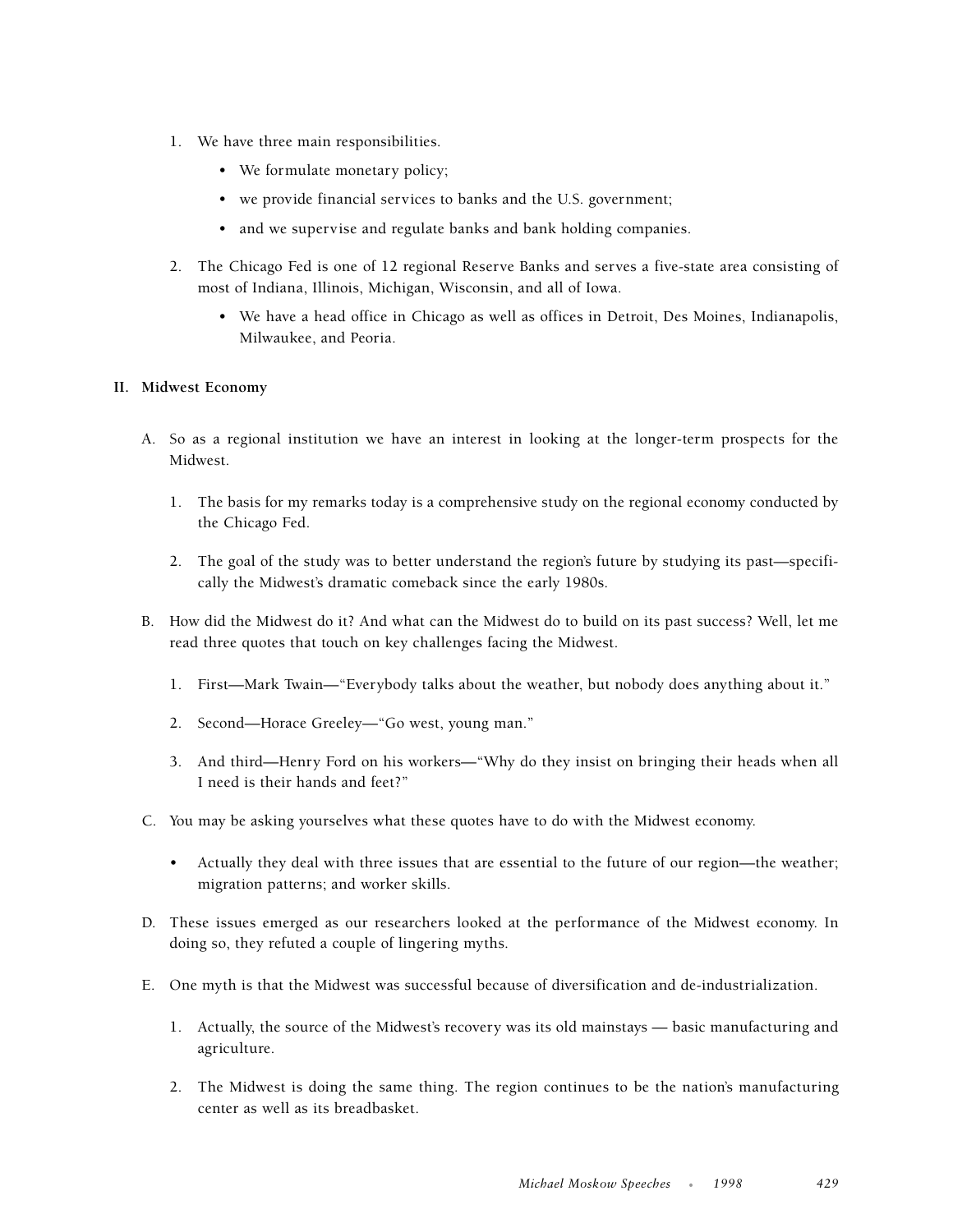- 3. But there's a crucial difference—we've changed how we're doing it we're doing it much more efficiently…at a world class standard.
- F. Today the Midwest is still heavily dependent on manufacturing.
	- The Midwest's share of earnings derived from manufacturing was 27 percent in 1997, compared to the national average of 18 percent.
- G. Myth number two is that the Midwest succeeded because it was in the right place at the right time. In other words, the Midwest was helped by developments beyond its control.
	- 1. This is true to a degree. Lower energy costs helped. So did increased exports of capital goods and agricultural products.
	- 2. But a critical factor in the Midwest's success was its willingness to reinvent itself.
		- Midwest businesses reduced costs, created new product lines and made remarkable productivity enhancements.
- H. Research by Chicago Fed economists highlights this accomplishment.
	- 1. According to common wisdom, the Midwest benefited from the declining dollar, which made its exports cheaper for overseas buyers.
	- 2. This is a logical conclusion if you look at the value of the dollar relative to currencies of the nation's major trading partners.
	- 3. Our economists looked at the value of the dollar relative to currencies of the Midwest's major trading partners.
	- 4. They found that the dollar did not decline against currencies of those countries. So the Midwest did not have a built-in price advantage from the weaker dollar.
	- 5. In fact, the region had to swim upstream against an appreciating U.S. currency when it sent goods to its key trading partners.
- I. The fact that external forces don't always go our way reinforces the importance of continuing to improve productivity. How do we do this?
	- 1. In many ways, private firms have held the key and will continue to do so. But one important area that the public sector can influence is the Midwest's human capital.
	- 2. There are two issues here.
		- One is simply finding enough workers.
		- The other is finding workers with the necessary skills and training.
	- 3. Unlike Henry Ford, today's employers do need workers who use their head. Certainly, education and training are crucial, a fact that was emphasized in our study.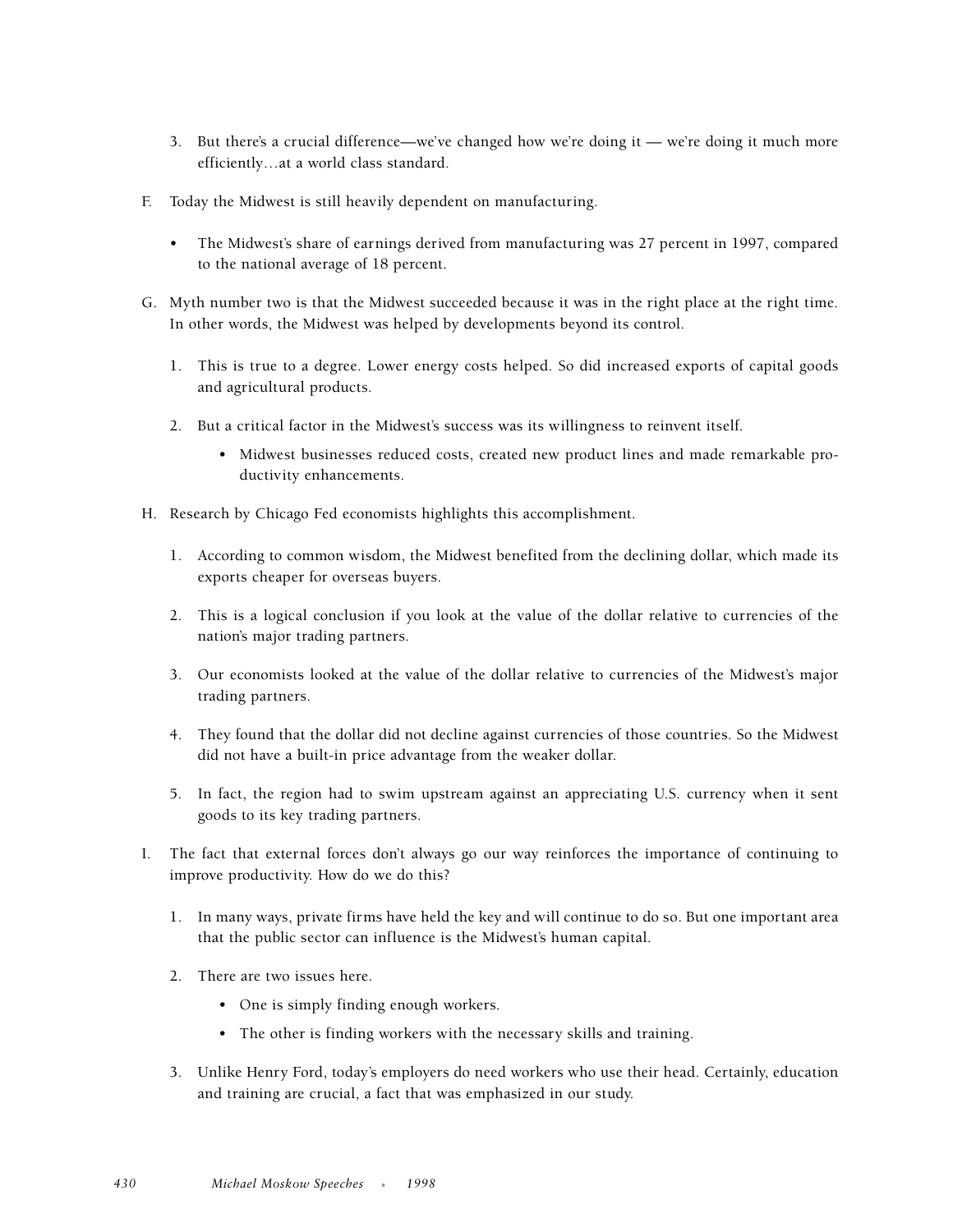- J. The Chicago Fed recently co-sponsored a conference with the Hudson Institute that focused on some of these issues. It's clear that the Midwest faces some major challenges in the area of human capital.
	- 1. National growth in the work force in the next twenty years will be much slower than at any time since World War II.
	- 2. Baby Boomers will retire in heavy numbers in the not too distant future.
		- Right now we have about 4.5 people in the working age category for each person 65 or older.
		- By 2030, the ratio is expected to decline to slightly more than 2.5 to one.
	- 3. We've been helped in the past by an increasing number of females joining the work force. But it looks as though a continued increase in participation rates by females will be offset by declining participation rates by males.
	- 4. The bottom line is that we may have slow growth in the work force during the next decade, followed by no growth and even possible declines in some years.
- K. What does this mean for the Midwest? Slow growth in the work force is especially serious for this region because of migration patterns.
	- 1. Currently, the Midwest is experiencing net out-migration. In other words, there are more residents leaving the Midwest for other U.S. regions than there are coming in.
	- 2. According to the Census Bureau, we lost 154,000 residents to other states between 1996 and 1997.
	- 3. Migration from the Midwest to other regions of the U.S. has affected our population relative to the nation.
	- 4. Our population share has fallen from nearly 16% in 1969 to just above 13% in 1997.
	- 5. Many people are still following Horace Greeley's advice.
- L. Why are individuals leaving the Midwest? Well, widespread economic growth across regions has provided greater migration opportunities. Individuals typically base their migration decisions on factors such as job availability.
	- 1. In the early 1990s, the Midwest enjoyed an advantage in this area, with strong job growth compared to the coastal economies. That's no longer the case.
	- 2. While the Midwest continues to have very tight labor markets, so do other regions. When job availability and wages are less of an issue, individuals are less likely to migrate, but those that do tend to base their decisions on quality of life concerns.
- M. This is where the weather becomes a factor. States with warmer climates begin to have greater appeal. A job in Wisconsin versus one in California may not be quite as appealing in January.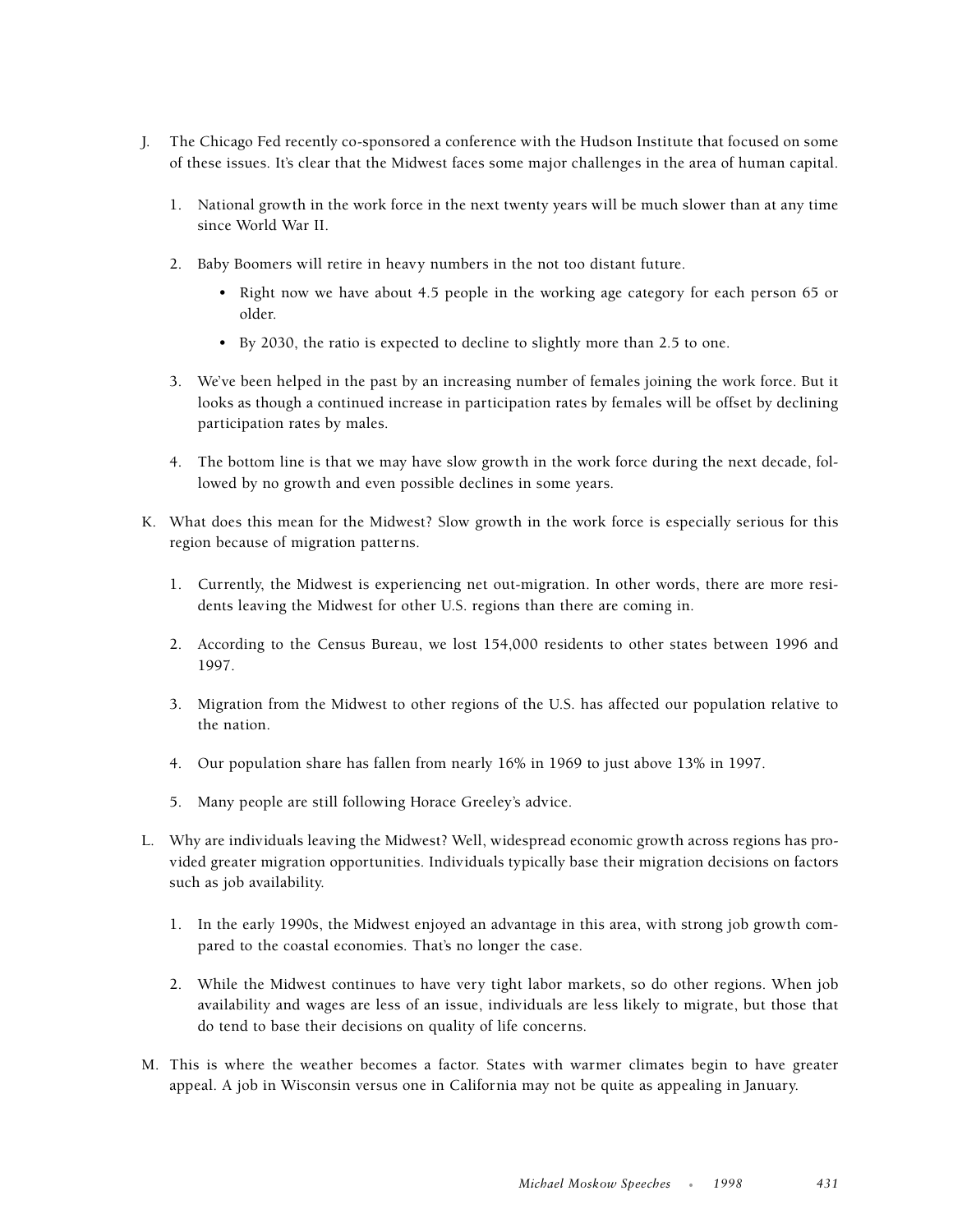- 1. Many Americans must share these feelings.
	- 61 of the nation's 272 metropolitan areas had population increases that exceeded 10 percent between 1990 and 1995. Of those 61, only 18 have extremely cold winters<sup>1</sup>.
	- Similarly, 15 of the 21 metropolitan areas that experienced a decrease in population have extremely cold winters.
- 2. Regardless of what Mark Twain said, people can do something about the weather—they can move.
- N. The shortage of workers may already be affecting the Midwest's job growth. From 1987 to 1993, the region's job growth was better than the nation's. But since then, the region has lagged the nation.
	- 1. Demand for workers remains strong, but available supplies are becoming limited.
	- 2. In other words, our region may be running out of workers. And it appears that the shortage of workers has affected our job growth.
- O. What can we do? Well, planting palm trees along Lake Michigan and hoping that global warming kicks in may not be the best strategy. But we do have other feasible options.
- 1. We could focus our attention on enhancing those amenities that can make the Midwest a better place to live…amenities such as low crime rates, clean environment, open space, outdoor recreation, and cultural entertainment.
	- 2. We can look to cities such as New York, Indianapolis, and, of course, Chicago, whose efforts to manage their urban assets are starting to pay some dividends in economic growth.
- P. One issue that emerged from our Midwest study is the localized decision making in metropolitan areas, which has developed as population and housing have spread out far beyond the central city.
	- 1. Some feel metro-area decision making has become too fragmented as metro economies outgrow the artificial boundaries established by city governments.
	- 2. In some cases, small government entities are making land use and development decisions that have wide ranging effects.
	- 3. A more thought-out approach to some problems such as land use, promotion of the region-wide economy, and planning of transportation infrastructure may be helpful.
	- 4. But at the same time, we must continue to preserve local control for those suburban services that are working reasonably well.
- Q. Improved amenities can help, but even more important is education and training. The workers in greatest demand are those who have the knowledge and the skills to succeed in a more complex work place.
- R. I'm sure we'd all agree that education is important. The problem is how to improve it.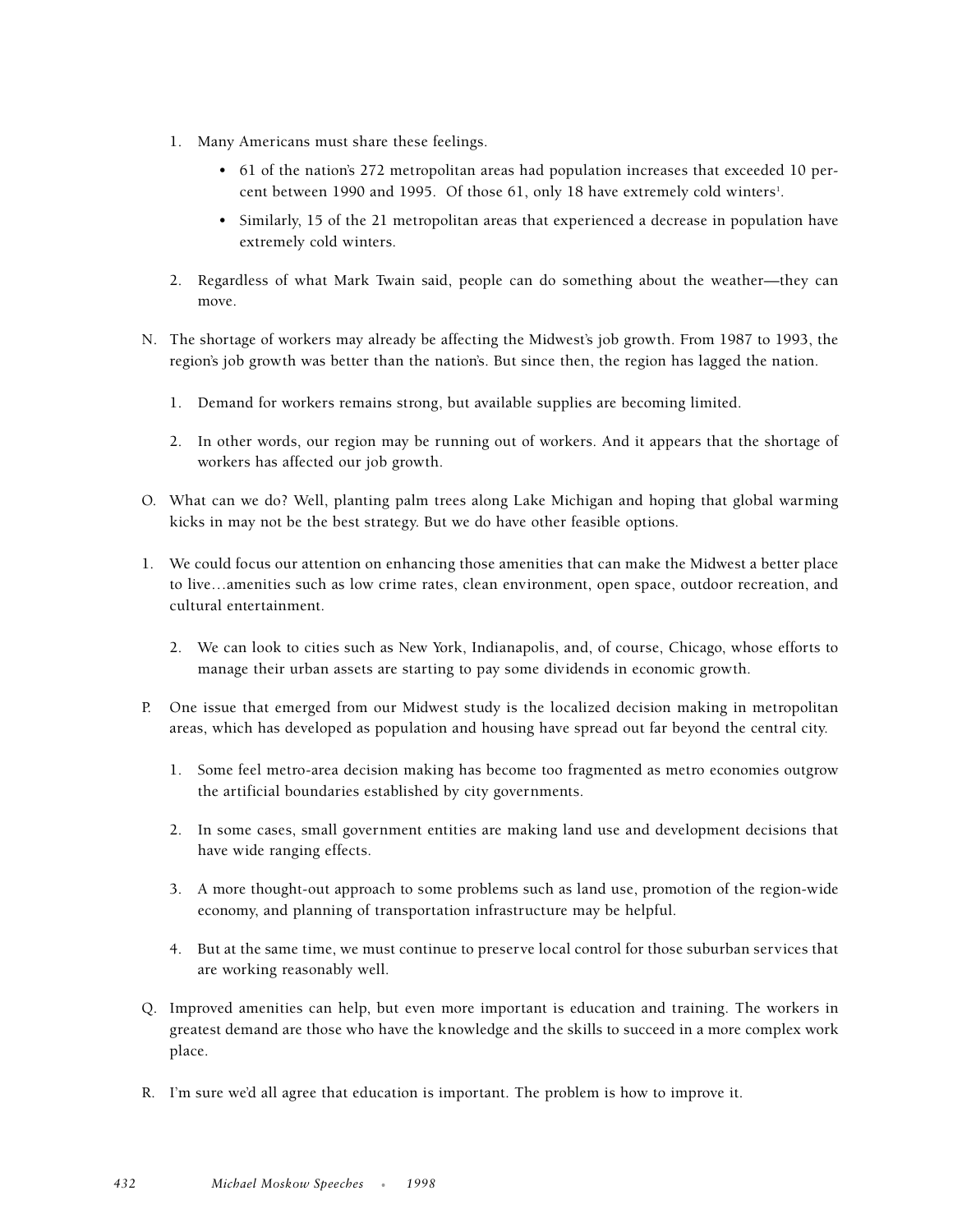- 1. The U.S. college and university system is generally acknowledged to be the best in the world. But we have problems in our elementary and secondary schools.
- 2. There have been a number of reform efforts throughout the nation. The Midwest has become somewhat of an incubator for such efforts.
	- We're seeing experiments such as school reform in Michigan and a voucher program in Milwaukee.
	- And one of our speakers this morning, Paul Vallas, will discuss one of the most successful reform efforts — the restructuring of the Chicago Public School System.
- 3. But such innovations remain small in proportion to the number of students nationwide.
- S. I don't pretend to have all the answers regarding education reform. But I think a fundamental issue is imposing market discipline on public schools by allowing consumers to choose among alternatives.
	- 1. This has been tried on a limited basis, but most of these experiments have involved choices among public institutions.
	- 2. Do we need competition from the private sector to bring about meaningful reform?
	- 3. And should that choice include the ability to use public money to attend private schools?
	- 4. I think we need to address those fundamental questions if we're to truly reform our schools.
- T. Clearly, given our current and expected labor supply, education and training is a fundamental issue.
	- It's perhaps the key to the future of the Midwest. But there are many hard questions and few easy answers.
	- So I'm looking forward to hearing Paul Vallas' comments on the Chicago school system. I'm sure there are some valuable lessons we can learn from the experience in Chicago schools.

### **III. National Economy**

- A. The second topic I'd like to discuss today is a bit more topical—current developments in the national economy.
	- 1. As I'm sure you know, the Federal Open Market Committee (FOMC) recently decided to ease the stance of monetary policy slightly, expecting the federal funds rate to decline from about  $5\%$  percent to  $5\%$  percent.
	- 2. As the FOMC noted on September 29th, the action was taken to cushion prospective U.S. economic growth from the effects of increasing weakness overseas and less accommodative financial conditions domestically.
- B. Let me take a step back and briefly sketch what's happened in the economy recently.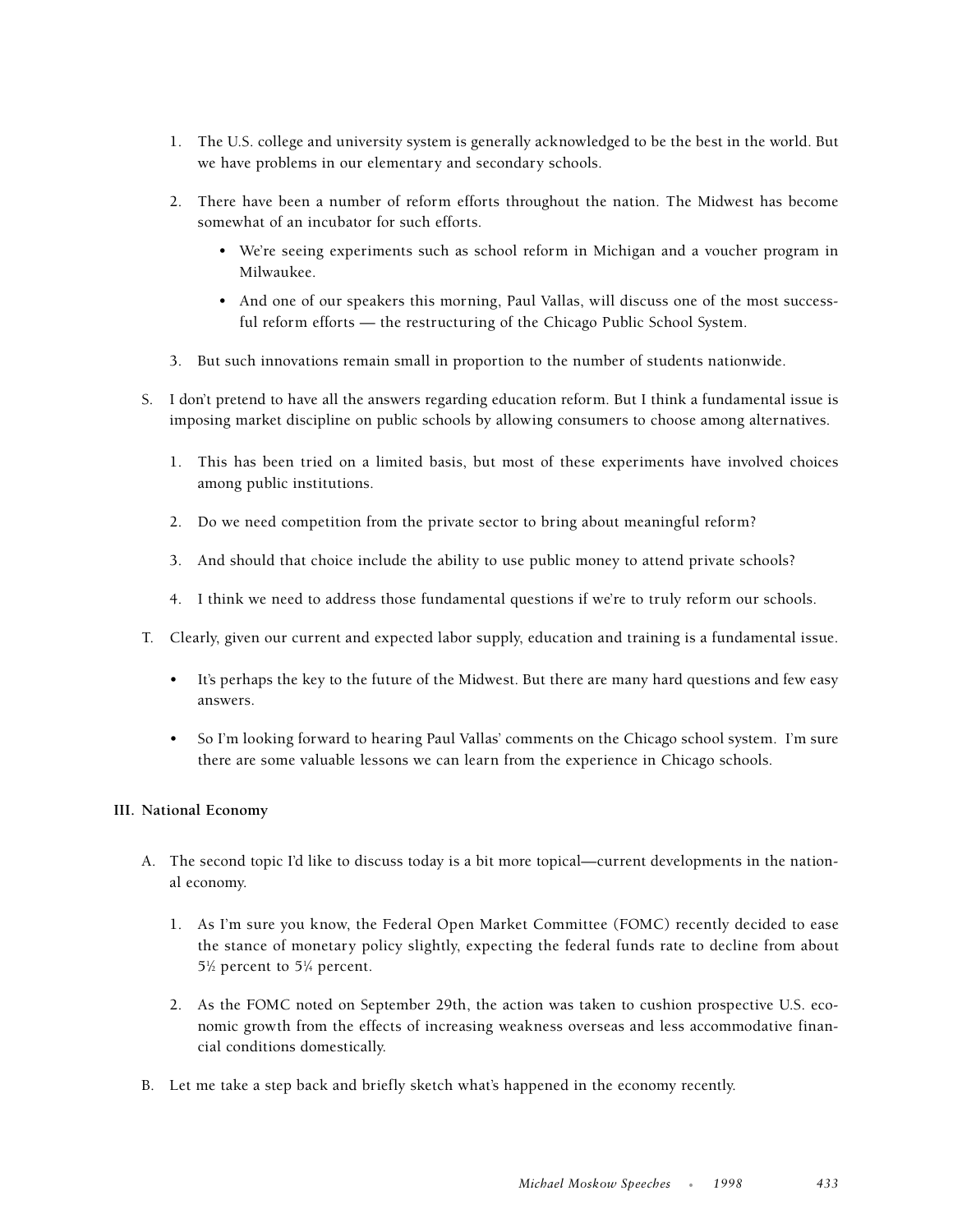- 1. What was the most unexpected feature of our economic performance? I'd have to say the continued mild inflation in the face of very low unemployment rates.
- The Consumer Price Index (CPI) last year increased only 1.9 percent—the lowest since 1986. During the first eight months of 1998, the CPI has risen at a 1.6 percent annual rate.
- At the same time, the unemployment rate has fluctuated between  $4\frac{1}{4}$  percent and  $4\frac{1}{4}$  percent during the past twelve months. The last time unemployment rates were this consistently low was nearly three decades ago.
- C. Given this background, our paramount concern in recent years was inflationary pressures.
	- 1. That concern was generated in part by strong growth in real GDP during the last two years—3.9 percent in 1996 and 3.8 percent in 1997.
	- 2. That growth in aggregate demand simply wasn't sustainable over the long term.
- D. More recently, we've seen some slowing in the economy.
	- 1. Real GDP expanded at a very robust 5.5 percent annual rate in the first quarter, but slowed sharply to 1.8 percent in the second.
	- 2. The real GDP slowdown in the second quarter was largely due to three factors: the strikes at General Motors; a marked slowing in inventory accumulation; and a further increase in the gap between imports and exports.
- E. The GM strikes are behind us. And the sharp slowdown in inventory accumulation suggests that businesses should have their stocks near desired levels so any further inventory adjustments should be modest.
- F. The third factor is the deterioration in our net exports. Here the outlook is more uncertain.
	- 1. As expected, U.S. export growth slowed due to lower demand in Asian countries and a strong dollar against Asian currencies.
	- 2. Last year, the U.S. shipped 28 percent of its exports to Asia. That figure dropped to 24 percent during the first half of 1998.
- G. On the import side, we've seen an increase in Asian imports, although it hasn't been as strong as some expected.
	- 1. Asian imports are up about 6 percent in dollar terms compared to a year ago. The prices of these imports are well below year-ago levels.
	- 2. So the developments in Asia have helped to dampen inflationary pressures here in the U.S.
- H. How will overseas developments affect the U.S. economy in the future? That was an important question facing the FOMC on September 29th. And it continues to be an important question for the future.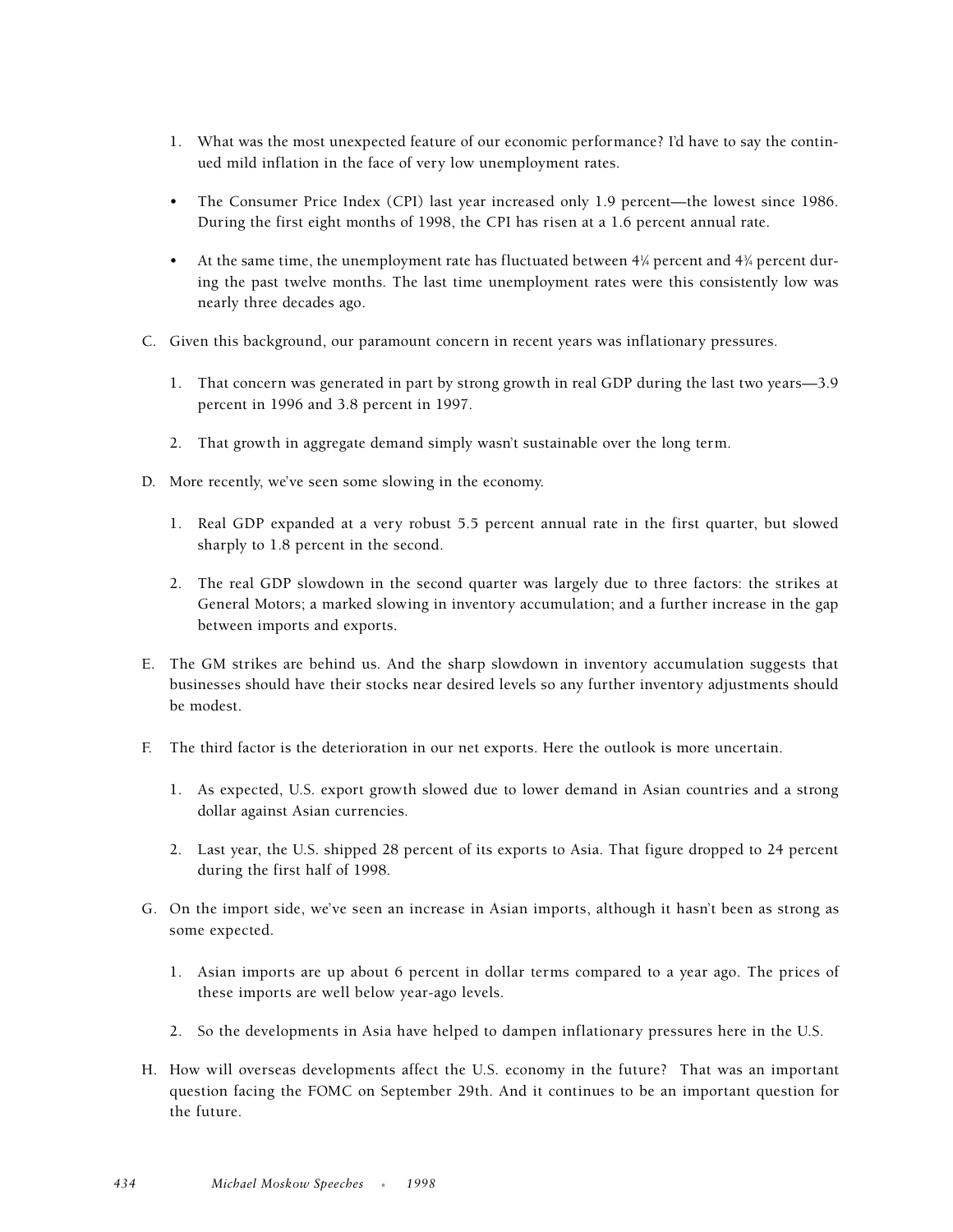- Will the U.S. economy continue to surge forward even though other countries are faltering?
- One important factor is consumer and business spending.
- I. In some ways the Asian crisis has actually boosted domestic spending.
	- 1. The flow of international capital seeking a safe haven in the U.S. has contributed to a decline in medium- and long-term interest rates.
	- 2. The low rates have helped fuel buying of homes, consumer durables and business equipment.
- J. However, the developments overseas have added risks to our economy.
	- 1. We had a major disturbance in East Asia.
	- 2. The more recent problems in Russia, and Brazil and other countries in Latin America only add to the uncertainty.
- K. One indication of the increased risks in the global economy was the change in the world economic outlook by the International Monetary Fund.
	- 1. Last May, the IMF forecast 3.1 percent world GDP growth during 1998.
	- 2. On September 30, The IMF revised its forecast to 2 percent.
	- 3. The downward revision for world growth during 1999 is even more dramatic—from 3.7 percent to 2.5 percent.
- L. The full extent of the after-shocks to our domestic economy is hard to gauge.
	- 1. Will the U.S. continue to experience relatively mild tremors?
	- 2. Or will something a bit more serious register on the economic Richter scale?
	- 3. Those are questions that no one can answer with certainty at this point.
- M. This uncertainty has undoubtedly contributed to the recent volatility in U.S. stock and bond markets. And the volatility in stock prices may trim the growth in consumer and business spending to some degree.
	- 1. In addition, problems overseas have reduced foreign demand for our goods and services.
	- 2. This has offset some of the potential inflationary consequences from tight labor markets and strong domestic demand.
- N. We're also seeing signs of increased tentativeness by U.S. lenders…a reduced willingness to take on additional risk given the uncertainty in the global economy.
	- 1. Companies have cut back on their borrowing in the capital markets.